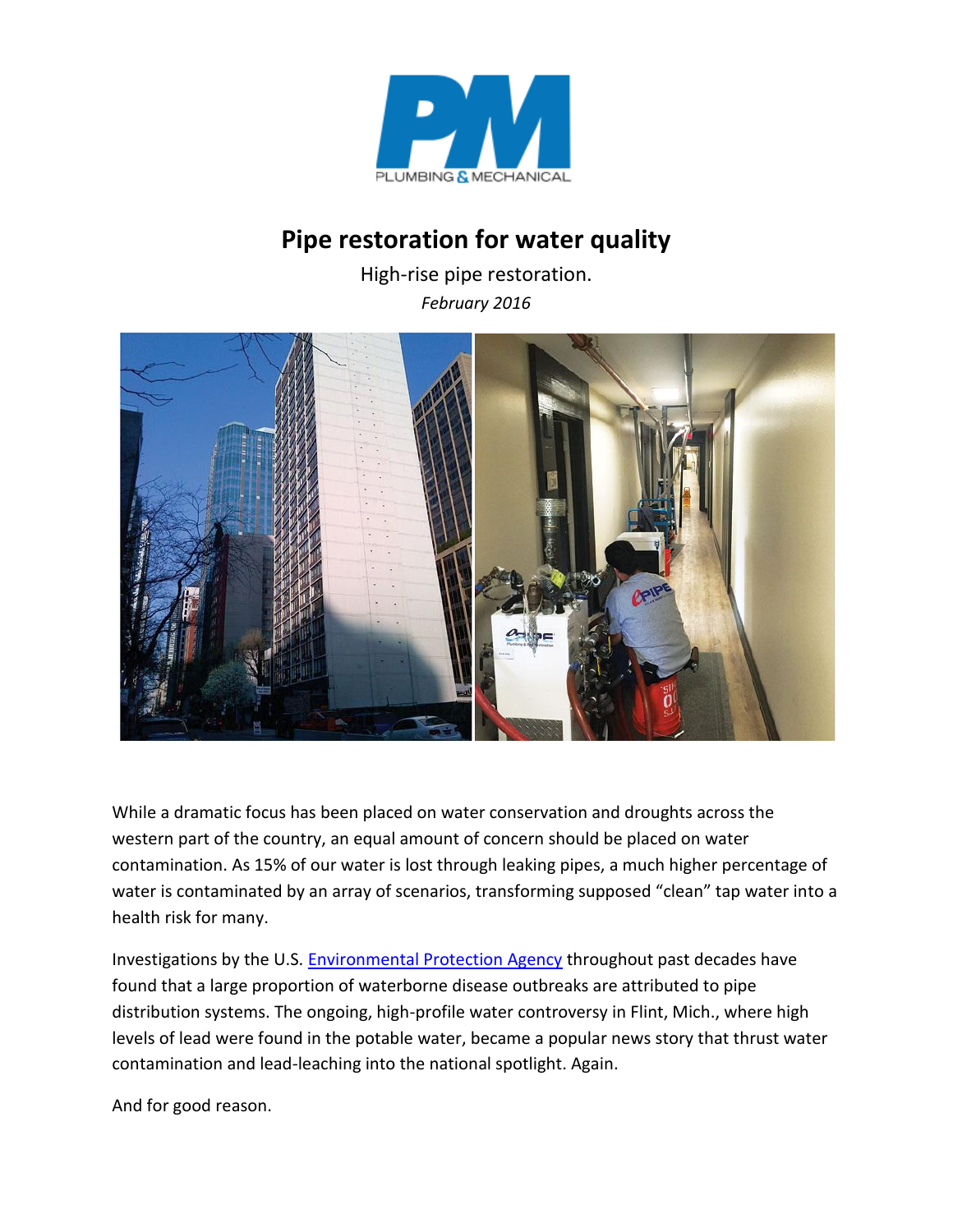Although lead is a dangerous toxin and some believe no amount of lead is safe for consumption, it is estimated by the EPA that nearly 40 million Americans consume leadcontaminated water every day. And even though a small dose of copper is safe for humans to ingest, too much can cause serious health problems. Some North American water samples have found copper concentration 10 or more times the limit deemed safe.

Perhaps the majority of the public assumes that only 100-year-old buildings or residents of large cities encounter unsafe water contamination problems. But in reality, towns of all sizes, as well as buildings of all ages, can have leaking or corroding infrastructure systems that pose serious health problems or new piping with aggressive water that can leach metals into drinking water.

In additional, dangerous micro-organisms, bacteria and viruses can enter the water supply system through breaks in the distribution system, backflow, dormant water or as a result of traditional repairs on the piping system. Microbial contamination can cause disease or illness outbreaks to the public, such as Typhoid Fever and Legionnaires' disease.

## **An economical solution**

Since we can assert that, in some situations, replacing pipe and the lack of maintenance beforehand can cause water contamination problems, other solutions should be considered.

This is where pipe lining fits into the equation as a practical, economical and effective solution to stop and prevent water contamination while the water is making its way to the tap via supply piping.

Epoxy-coated pipe-lining technology introduces a thin, yet protective epoxy barrier coating to the interior of the water pipe so water does not touch the pipe. Independent research studies have designated epoxy coatings as an effective and safe method to rehabilitate pipes, prevent leaching of metals into the water supply, to hinder leaks and greatly increase the chance that clean water remains safe for consumption while on its long journey to the tap. Epoxy coatings for water pipe should be NSF/ANSI Standard 61-certified as a safe water system component.

This pipe restoration method is not new. Epoxy coatings have been utilized in other parts of the world for decades, and the technology was developed in the United States in the 1980s. But as is the case with any type of technology, innovative improvements throughout the years mean that pipe lining is being continuously enhanced.

Several epoxy coating manufacturers exist in North America today, each with products of varying advantages and uses. While each patented process remains slightly different, the majority follow the same approach for installation: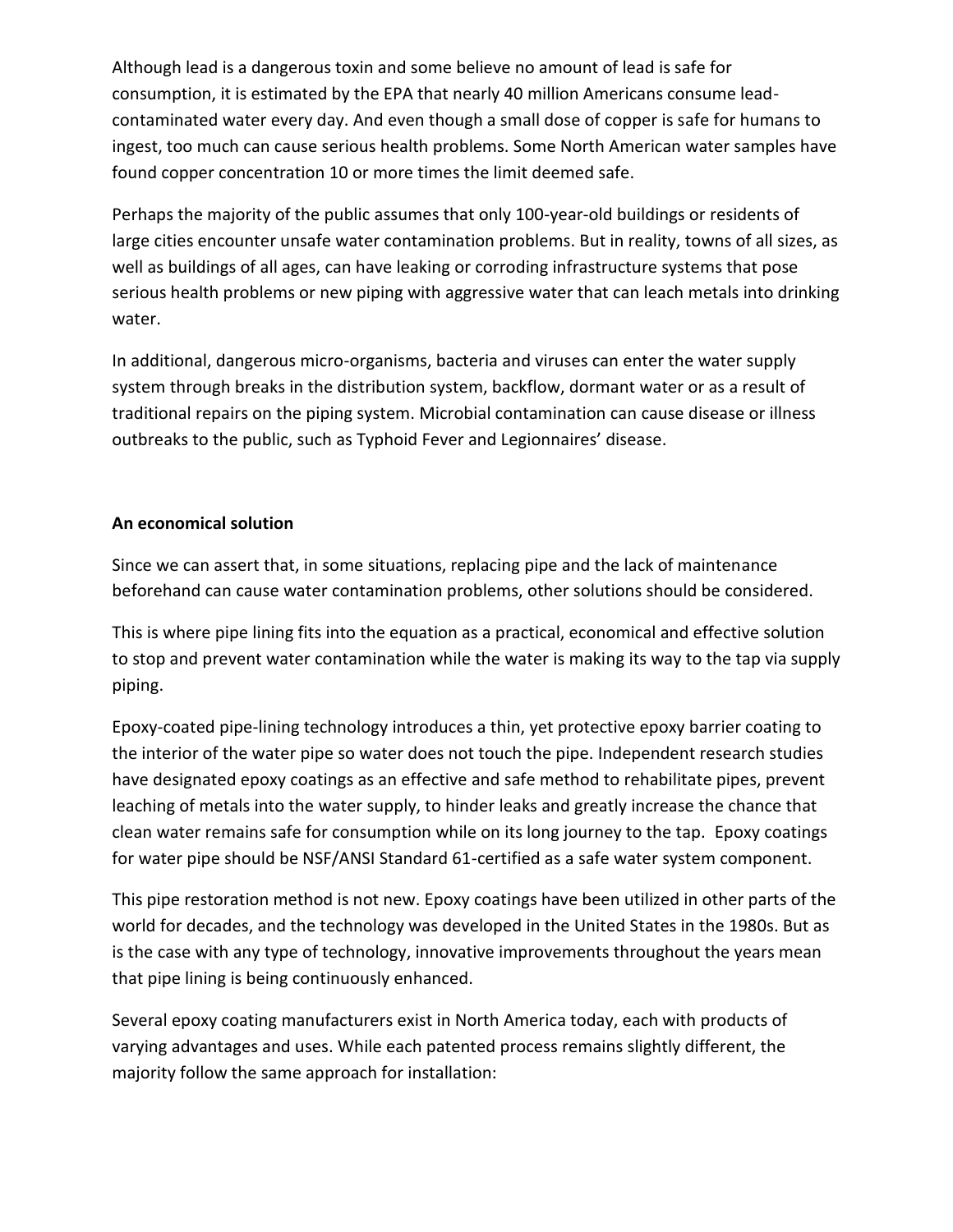- An evaluation and diagnosis of the entire pipe system;
- Planning the pipe-lining process, mapping the pipe and equipment setup;
- Draining the water piping system and then drying by using clean, compressed air;
- Appling an abrasive agent to the pipe system (a cleaning process also known as sanding);
- Introducing the epoxy to the interior of the pipe system using compressed air, coating the pipe completely and letting the epoxy cure; and
- A thorough evaluation of the work performed, pipe system re-assembly and testing of the restored system.

## **Multifamily solution**

The pipe-lining process is executed using existing access points and compressed air, which prevents the need for destruction or disruption to the property.

Restoring pipe systems with this technology has gained momentum within the property management, facility management and engineering industries. Pipe-lining systems can be installed in all types of buildings, from single-story homes to 35-story skyscrapers to nuclear power facilities. Not only does this in-place restoration process save money, time and inconvenience when compared with a traditional repipe, it greatly increases the useful lifespan of the pipe system and minimizes disruption to the building.

This was the case for the residents of 230 E. Ontario, a 28-story condominium building in Chicago who frequently experienced common failures associated with aged water pipe, such as rusty water and pinhole leaks. The residents were concerned for their health and safety because of the failing galvanized piping.

Discolored water is a sure sign of a failing pipe system. This process occurs when the zinc coating of the galvanized pipe erodes with time, allowing the galvanized steel to interact with the chemicals in the clean water, causing corrosion and rust. This rust affects the water and can ultimately restrict flow and water pressure. The residents in this Chicago condominium had good reason to be alarmed about the brown water coming from the tap.

The high-rise's homeowners assocation board wanted a long-term solution to restore the building's 40-year-old piping, but residents were not satisfied with the traditional repair options. These types of solutions would cause unsightly demolition to the building, resident displacement and a lot of construction expenses for a disruptive and long process. The board discovered ACE DuraFlo's patented ePIPE pipe-lining technology and chose it as the ideal